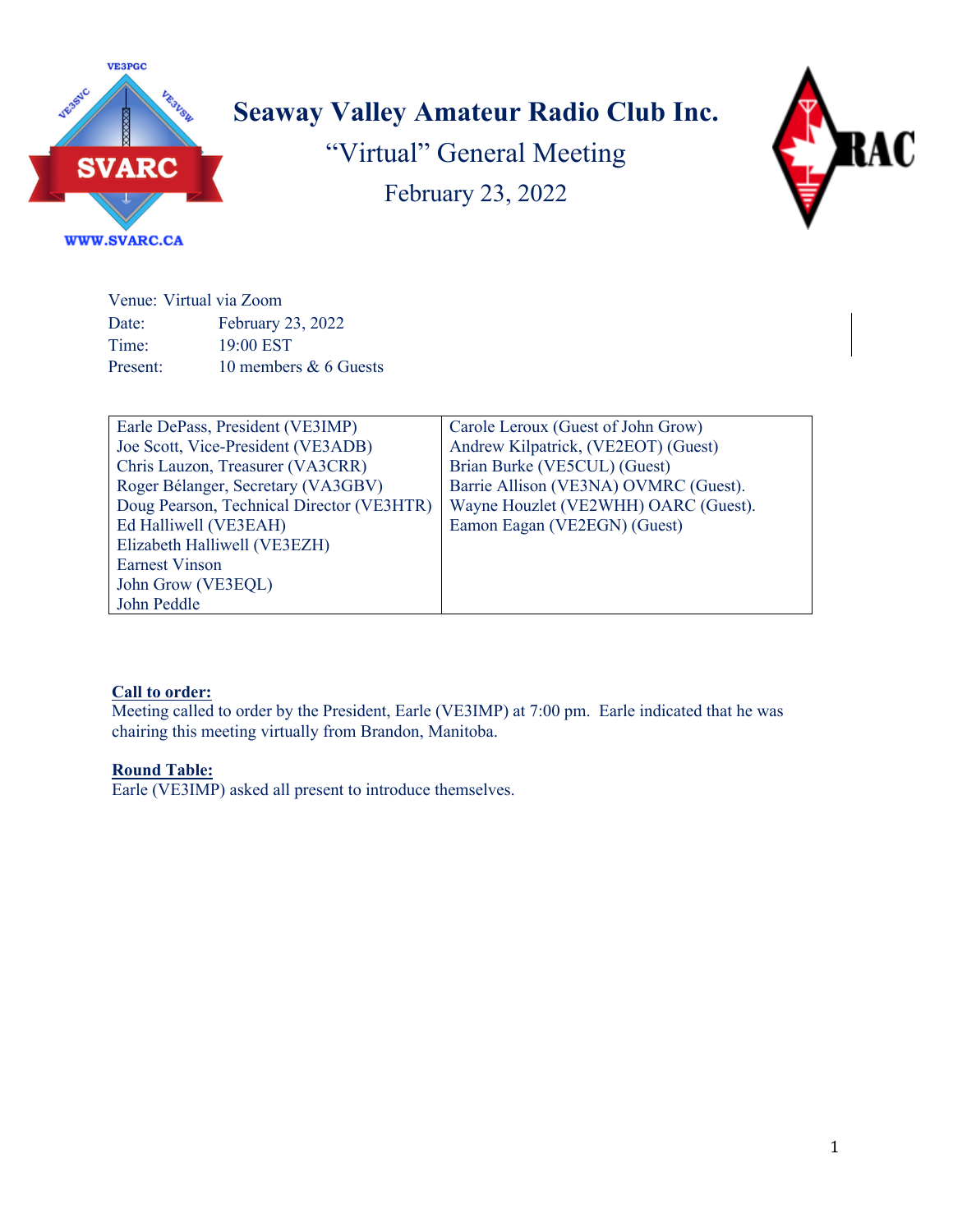## **1- Review of the minutes of last General Meeting:**

Roger, Secretary (VA3GBV) summarized the minutes of the January 26, 2022 General Meeting. Item 15, Technical Directors Report,  $3<sup>rd</sup>$  item was amended as follows: *The Bonville (VE3PGC) repeater reported reduced coverage appears to have been corrected by some antenna maintenance.* Motion to approve minutes: Joe Scott, Vice-President. (VE3ADB) Seconded: Ed Halliwell, (VE3EAH). After a vote, the minutes were approved.

## **2- Bylaws Update:**

A revised Bylaws draft was summarized by Earle (VE3IMP) and shared on screen. After a brief discussion, it was recommended by Earle (VE3IMP) that a cleaned-up copy be prepared by the Secretary and sent to the members for their review.

#### **3- General planning for the future:**

A planning calendar for 2022 was presented - shared on screen - by Earle (VE3IMP). It was proposed to send the calendar to all members.

#### **4- General Discussion:**

a. Fox Hunt: The February 19, 2022 Fox Hunt was not very successful due to bad weather and equipment failure.

The next Hunt is scheduled for March  $20<sup>th</sup>$ .

Joe shared Art's suggestion that Hunts be delayed until warmer weather. Earle indicated that these Hunts are optional.

Joe (VE3ADB) mentioned that he found an attenuator kit available from https://www.qrpkits.com/attenuator.html.

- b. Field Day 2022: Firmed-up for June 25-26, 2022 at the Lost Villages site in Long Sault.
- c. Club Jackets: Joe (VE3ADB is pursuing the purchase of Club winter jackets with *Rayco*  on Montreal Road. Because of the supply chain issue affecting just about every business, the jacket will be available sometime in March 2022. Joe confirmed he has 5 orders to date. Further orders can be made without any set-up fees.
- d. Membership Cards: Earle has prepared the 2022 membership cards including RAC numbers. For those who want a hard copy of the card, they will be printed and made available at the next meeting on March 30, 2022 at St John Ambulance. These cards may also be issued electronically.

## **5- Treasurer's Report**

Chris, Treasurer (VA3CRR) reported; General Fund:….. \$1467.89 Repeater Fund:.... \$1254.04 Total:…………… \$2721.93 Shares:…………. \$ 50.00 **Accessible funds: \$2671.93**

A cheque was issued to Earle for HAM of The Year 2021 trophies, 3 Members renewed/Joined One member made a \$5 donation.